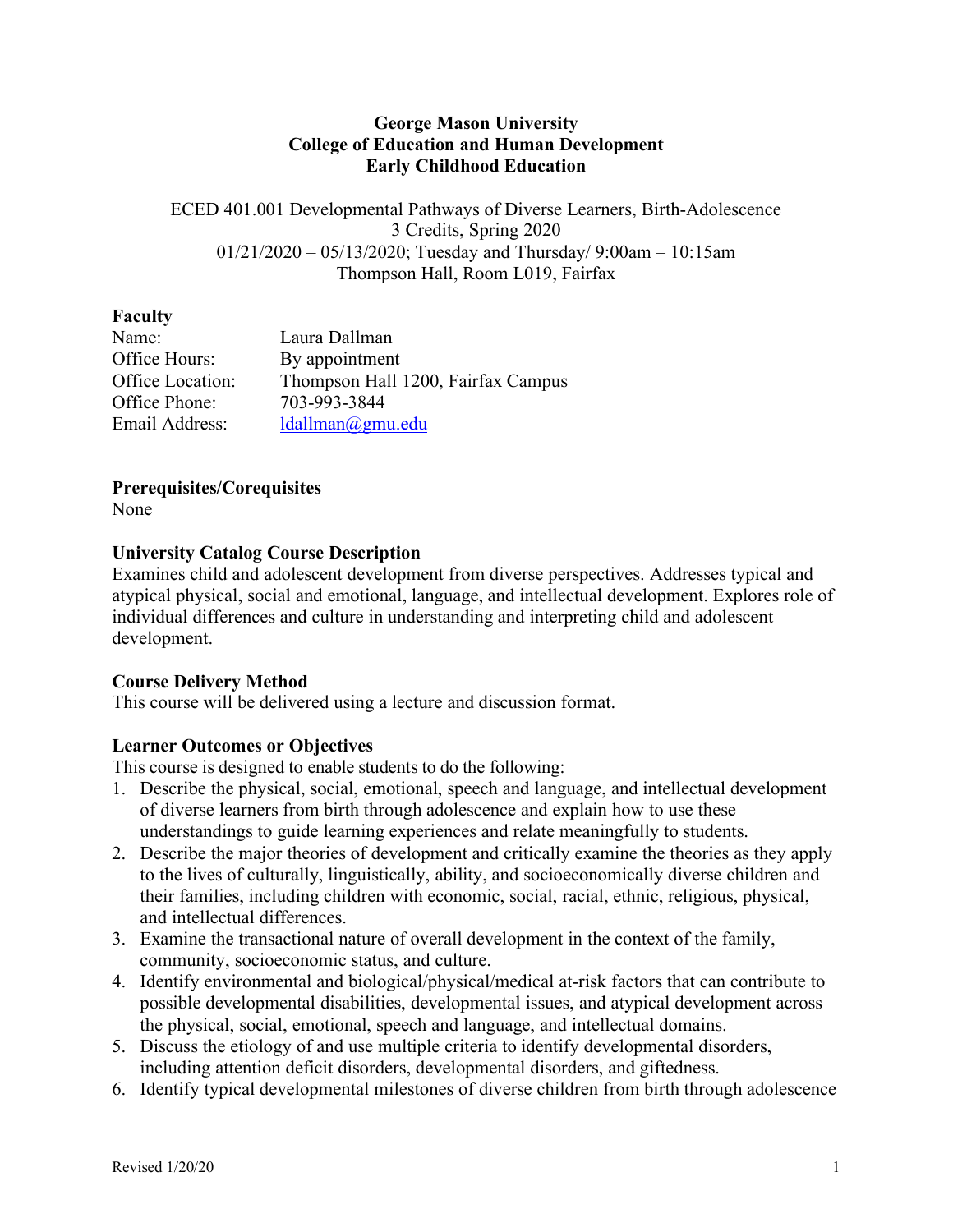and their cultural and socioeconomic variations.

- 7. Observe and describe overall development in the physical, intellectual, speech and language, social, and emotional domains as it occurs in natural environments and through play.
- 8. Exhibit standards of professionalism, ethical standards, and personal integrity in interactions with classmates, the instructor, and others.
- 9. Use writing as an instructional and assessment tool to generate, gather, plan, organize, and to communicate for a variety of purposes; integrate correct written conventions (i.e., grammar, usage, mechanics, and spelling); and format using current APA style.

**Professional Standards –** Virginia Professional Studies Competencies, Virginia Early Childhood Special Education Endorsement Competencies, Virginia Early/Primary Education PreK-3 EPK3 Endorsement Competencies, Interstate Teacher Assessment and Support Consortium (InTASC) Standards, Council of Exceptional Children (CEC) and Division of Early Childhood (DEC) Standards, and National Association for the Education of Young Children (NAEYC) Standards

Upon completion of this course, students will have met the following professional standards:

#### **Virginia Professional Studies Competencies**

Human Growth and Development (Birth Through Adolescence)

### **CEC Standard Elements**

*CEC 1.1 Beginning special education professionals understand how language, culture, and family background influence the learning of individuals with exceptionalities. CEC 1.2 Beginning special education professionals use understanding of development and individual differences to respond to the needs of individuals with exceptionalities.*

### **NAEYC Standard Elements**

*NAEYC 1a Knowing and understanding young children's characteristics and needs. NAEYC 1b Knowing and understanding the multiple influences on development and learning.*

## **Required Texts**

- American Psychological Association. (2020). *Publication manual of the American Psychological Association* (7th ed.). Washington, DC: Author. ISBN: 9781433832178
- Lightfoot, C., Cole, M., & Cole. S. (2018). *The development of children* (8th ed.). New York, NY: Worth. ISBN: 9781464178863

#### **Recommended Readings**

- Bianco, F., Lombardi, E., Massaro, D., Castelli, I., Valle, A., Marchetti, A., & Lecce, S. (2019). Enhancing advanced theory of mind skills in primary school: A training study with 7-to 8-year-old. *Infant and Child Development, 28*(6), 1-16. doi:10.1002/icd.2155
- Brink, K. A., Gray, K., & Wellman, H. M. (2019). Creepiness creeps in: Uncanny valley feelings are acquired in childhood. *Child Development, 90,* 1202-1214. doi:10.1111/cdev.12999
- Burns-Nader, S., Scofield, J., & Jones, C. (2019). The role of shape and specificity in young children's object substitution*. Infant and Child Development, 28*(2)*,* 1-18*.*  doi:10.1002/icd.2124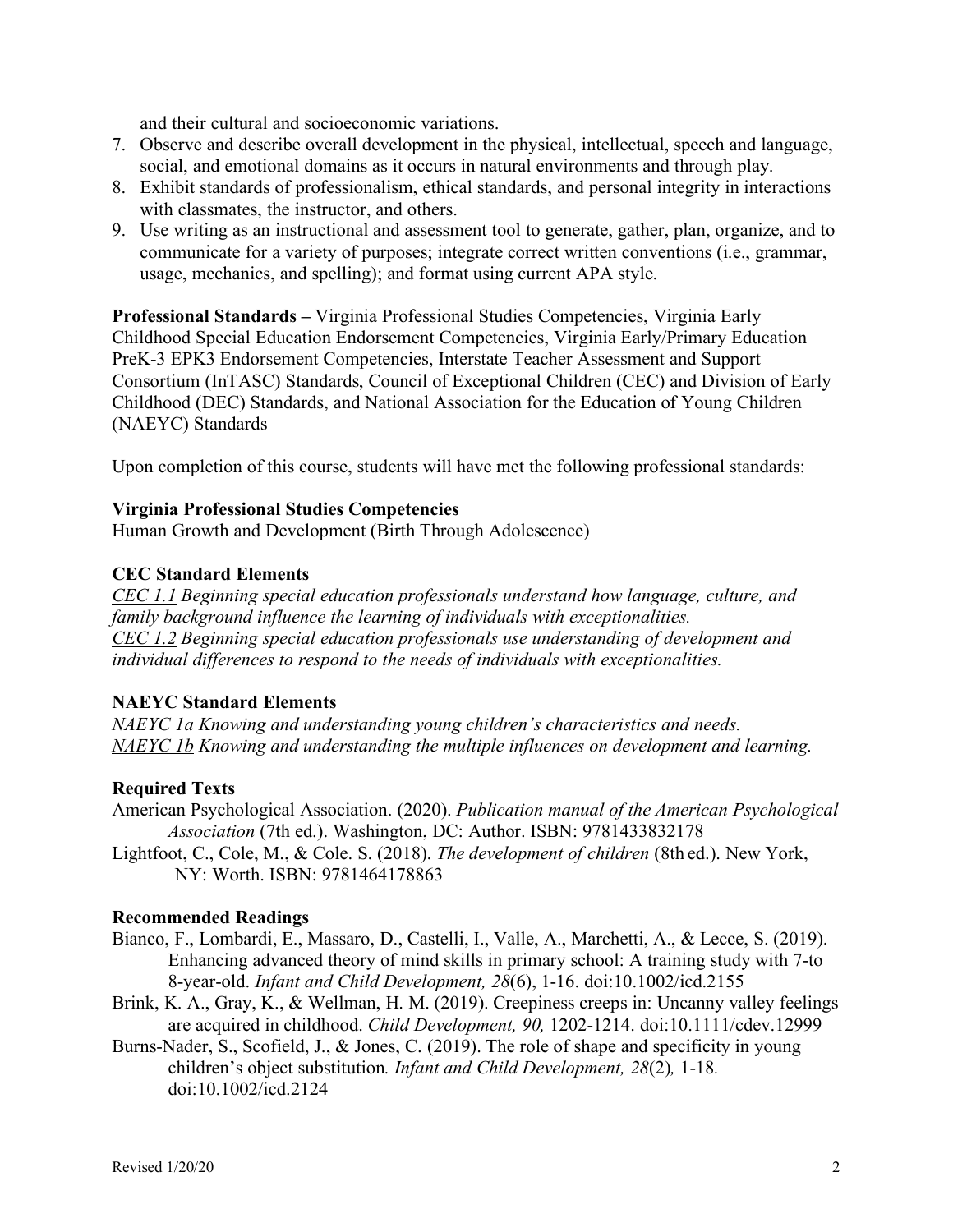- Dillman, J., Gehb, G., Peterlein C. & Schwarzer, G. (2019). Joint visual attention and locomotor experience: A longitudinal study of infants with treated idiopathic clubfoot*. Infant and Child Development, 28*(2), 1-15. doi: 10.1002/icd.2118
- Forma, V., Anderson, D. I., Provasi, J., Soyez, E., Martial, M., Huet, V., Granjon, L., Goffinet, F., & Barbu-Roth, M. (2019). What does prone skateboarding in the newborn tell us about ontogeny of human locomotion? *Child Development, 90*, 1286-1302. doi:10.1111/cdev.13251
- Gámez, P. B., Griskell, H. L., Sobrevilla, Y. N., & Vazquez, M. (2019). Dual language and English-only learners' expressive and receptive language skills and exposure to peers' language. *Child Development, 90*, 471-479. doi:10.1111/cdev.13197
- John, A. M., & Tarullo, A. R. (2019). Neighbourhood chaos moderates the association of socioeconomic status and child executive functioning. *Infant and Child Development, 28*(6), 1-19. doi: 10.1002/icd.2153
- Leach, J., Howe, N., & DeHart, G. (2019). "Let's make a place where giants live!": Children's communication during play with siblings and friends from early to middle childhood. *Infant and Child Development, 28*(6), 1-17. doi: 10.1002/icd.2156
- Liu, et al. (2019). The unique role of father-child numeracy activities in number competence of very young Chinese children. *Infant and Child Development, 28*(4), 1-16. doi: 10.1002/icd.2135
- Petrenko, A., Kanya, M., Rosinski, L., McKay, E. R., & Bridgett, D. J. (2019). Effects of infant negative affect and contextual factors on infant regulatory capacity: The moderating role of infant sex. *Infant and Child Development, 28(*6*),* 1-18. doi*:* 10.1002/icd.2157
- Shuwairi, S. M. (2019). Haptic exploration of depicted and real objects by 9-month-old infants. *Infant and Child Development, 28*(2), 1-18. doi:10.1002/icd.2125

See Class Schedule for selected Position Statements from the Division of Early Childhood Education (DEC) of the Council for Exceptional Children (CEC), and the National Association for the Education of Young Children (NAEYC), National Association for Gifted Children (NACG).

This course also requires reading published journal articles on human development. Example journals include the following: *Early Education and Development*, *Child Development*, and *Human Development*. These and other journals are available on the Mason library website.

## **Course Performance Evaluation**

Students are expected to submit all assignments on time in the manner outlined by the instructor (e.g., Blackboard (Bb), Tk20, hard copy).

| <b>Assignments</b>                                        | <b>Due Date</b> | <b>Points</b> |
|-----------------------------------------------------------|-----------------|---------------|
| Attendance and Participation                              | Ongoing         | 25            |
| Self-Evaluation                                           | May 7           |               |
| <b>Developmental Milestones</b>                           |                 | 15            |
| Infant/Toddler                                            | Feb 20          |               |
| Preschool/Early Childhood<br>$\bullet$                    | Mar 19          |               |
| Early Elementary/Middle Childhood<br>$\bullet$            | Apr 23          |               |
| Multiple Influences on Young Children's Development Paper | Apr 14          | 20            |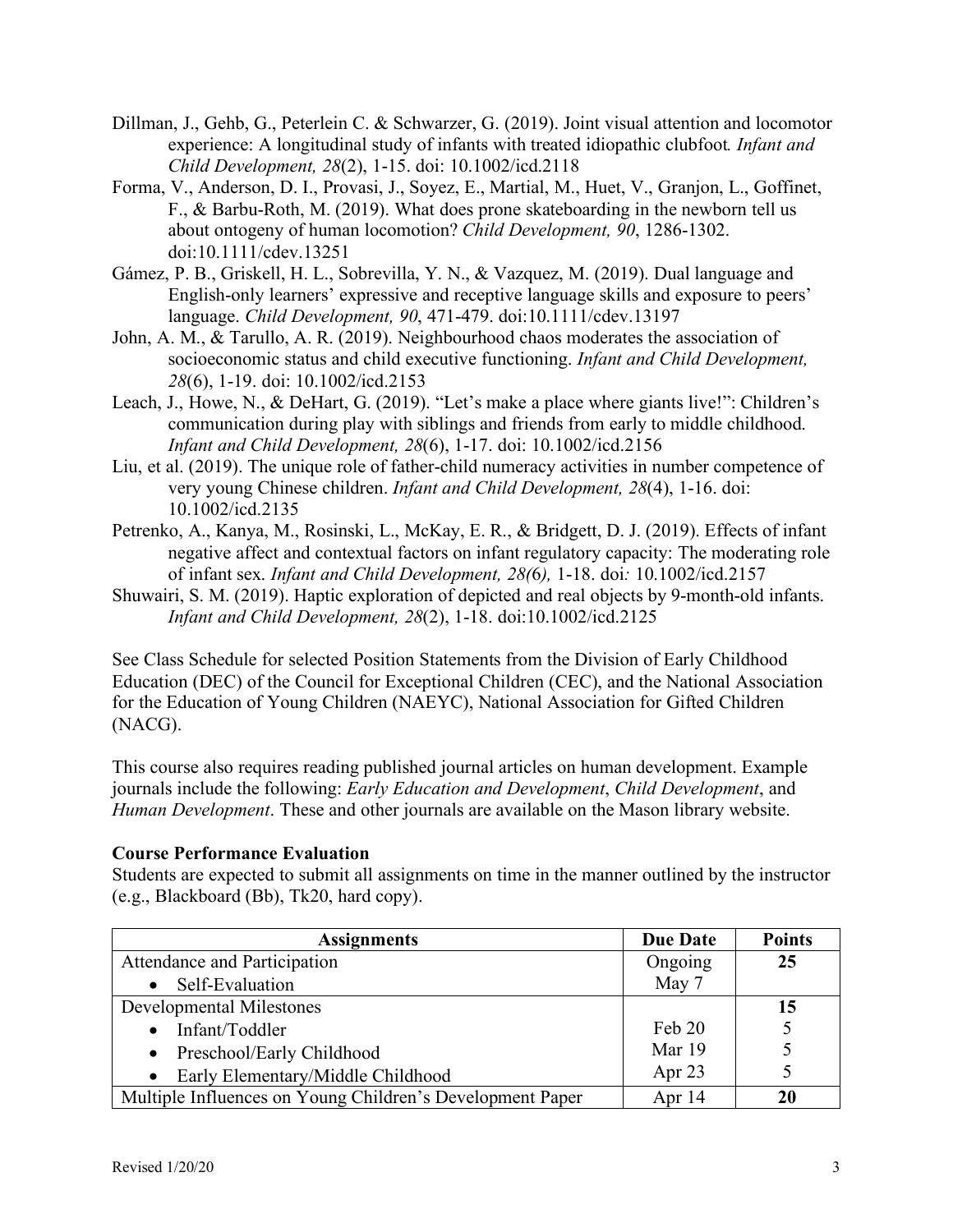| In-Class Adolescent Development and Development of Gifted | Apr $30$ | 10  |
|-----------------------------------------------------------|----------|-----|
| <b>Students Activity</b>                                  |          |     |
| Case Study Analysis - Infant/Toddler, Preschool, or Early | May 7    | 30  |
| Elementary                                                |          |     |
| <b>Upload Case Study Analysis to Tk20</b>                 | May 7    |     |
| <b>TOTAL</b>                                              |          | 100 |

• **Assignments and/or Examinations**

## **Developmental Milestones (15 points, 5 points each)**

Students will prepare a milestone reference document for infant/toddler, preschool/early childhood, and early elementary/middle childhood. Students will identify the major milestones for each of the following domains: physical, social and emotional, speech and language acquisition, and intellectual/cognitive development. Students will identify developmental progressions using typical age-level ranges. Students will use the course text as the primary resource for this project. Articles and in-class discussions and resources may also be used to enhance the milestones document.

### **Multiple Influences on Young Children's Development Paper (20 points)**

Students will develop a five- to seven-page paper that describes how the following factors may impact child development and learning:

- Family/family structure
- Socio-economic status
- Language and culture
- School
- Community

Students will use in-text citations from the textbook, class discussions, and at least three professional/peer-reviewed articles, book chapters, reports, etc. to support their discussions. Students will include a reference list in APA style.

**In-Class Adolescent Development and Development of Gifted Students Activity (5 points)** Students will complete an in-class activity that shows their understanding of (a) adolescent development and (b) the development of gifted students through adolescence, including developmental issues related to gifted education and the use of multiple criteria to identify gifted students.

## **Case Studies Analysis (25 points)**

Students will be randomly assigned a video case study from one of three age groups: Infant/Toddler, Preschool, or Early Elementary. They will view the video and then write a paper that discusses the children's unique characteristics and needs and describes at least one developmental theory that supports their analysis of the video vignette.

Students will describe the child's unique characteristics and needs in relation to relevant developmental milestones. They will cite specific examples observed in the video cases and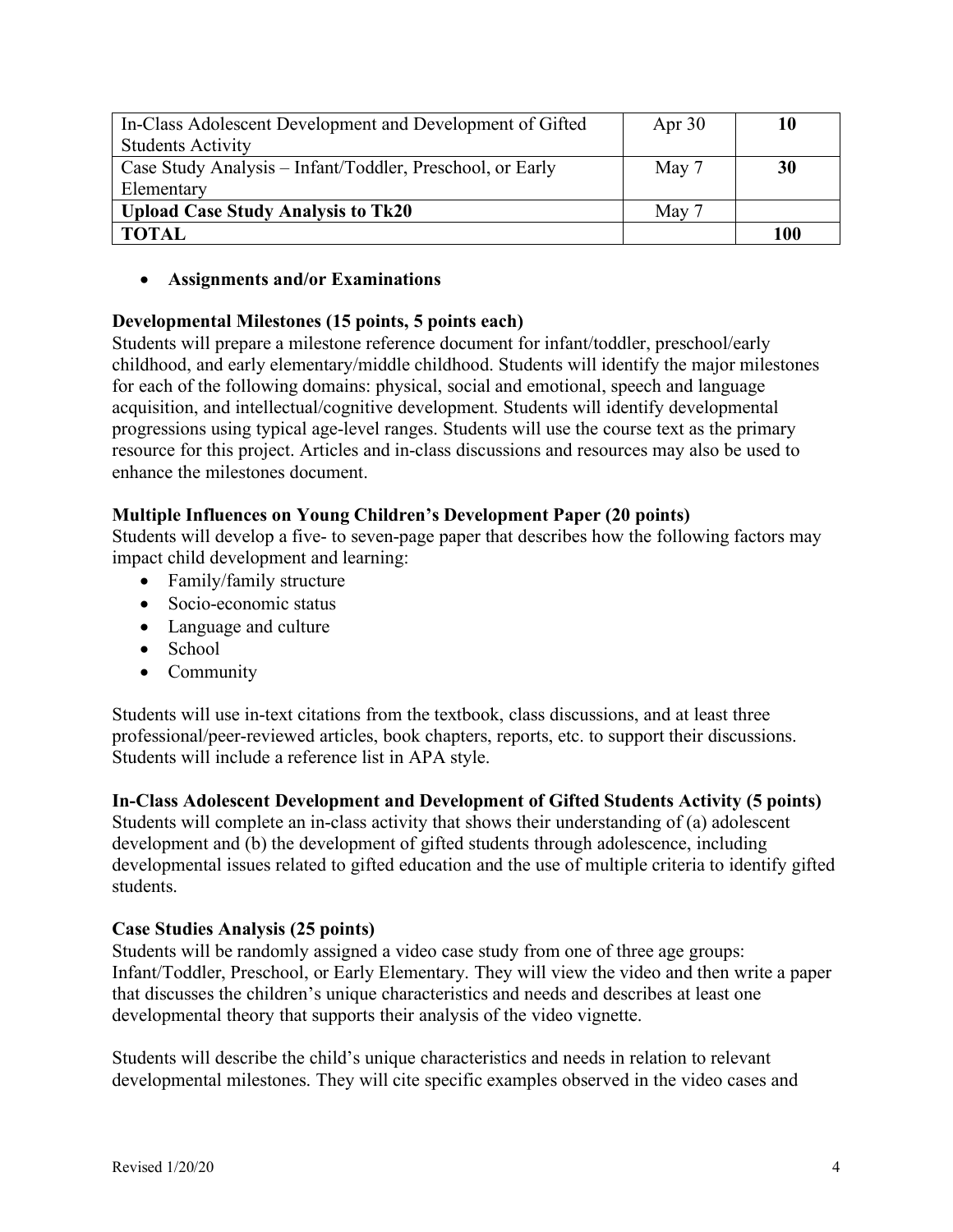support their assertions with current research from the course textbook, class discussions, and/or other course materials. They will discuss each of the following areas:

- Physical development,
- Intellectual development,
- Social and emotional development, and
- Speech and language development.

Students will use in-text citations and include a reference list formatted in APA style.

### • **Other Requirements**

### **Attendance and Participation (25 points)**

Because active participation and engagement are imperative for optimal learning, preparation for and participation in in-class and online activities will be evaluated based on the following criteria:

- Students attend class, arrive on time, and stay for the entire class period.
- Students use laptops and personal devices for instructional purposes only.
- Students complete readings and prepare for class activities prior to class as evidenced by their ability to discuss and write about the concepts presented and examined in the texts as well as participate fully in related activities.
- Students are actively involved in in-class and online learning experiences as evidenced by (a) participating in all activities, (b) engaging in small- and large-group discussions, (c) completing written work related to the activities, and (d) supporting the participation and learning of classmates.
- Students show evidence of critical reflective thinking through in-class and online discussions, activities, and written reflections.
- Students display professional dispositions at all times while interacting with the instructor and other students.
- Students complete participation activities across the semester that complement the scheduled course topic. Instructors will periodically collect artifacts from the activities. Students in attendance and who actively engage in the learning experience will receive credit for their efforts. Graded participation activities are not announced and are implemented at the discretion of the instructor.
- Students submit attendance and participation self-evaluation.

## **Written Assignments**

All formal written assignments will be evaluated for content and presentation. The American Psychological Association, Seventh Edition (APA) style will be followed for all written work. All written work unless otherwise noted must be completed on a word processor and should be proofread carefully. (Use spell check!) If students are not confident of their own ability to catch errors, they should have another person proofread their work. When in doubt, they should check the APA manual. Students may consult the Writing Center for additional writing support. Students will do the following:

- 1. Present ideas in a clear, concise, and organized manner. (Avoid wordiness and redundancy.)
- 2. Develop points coherently, definitively, and thoroughly.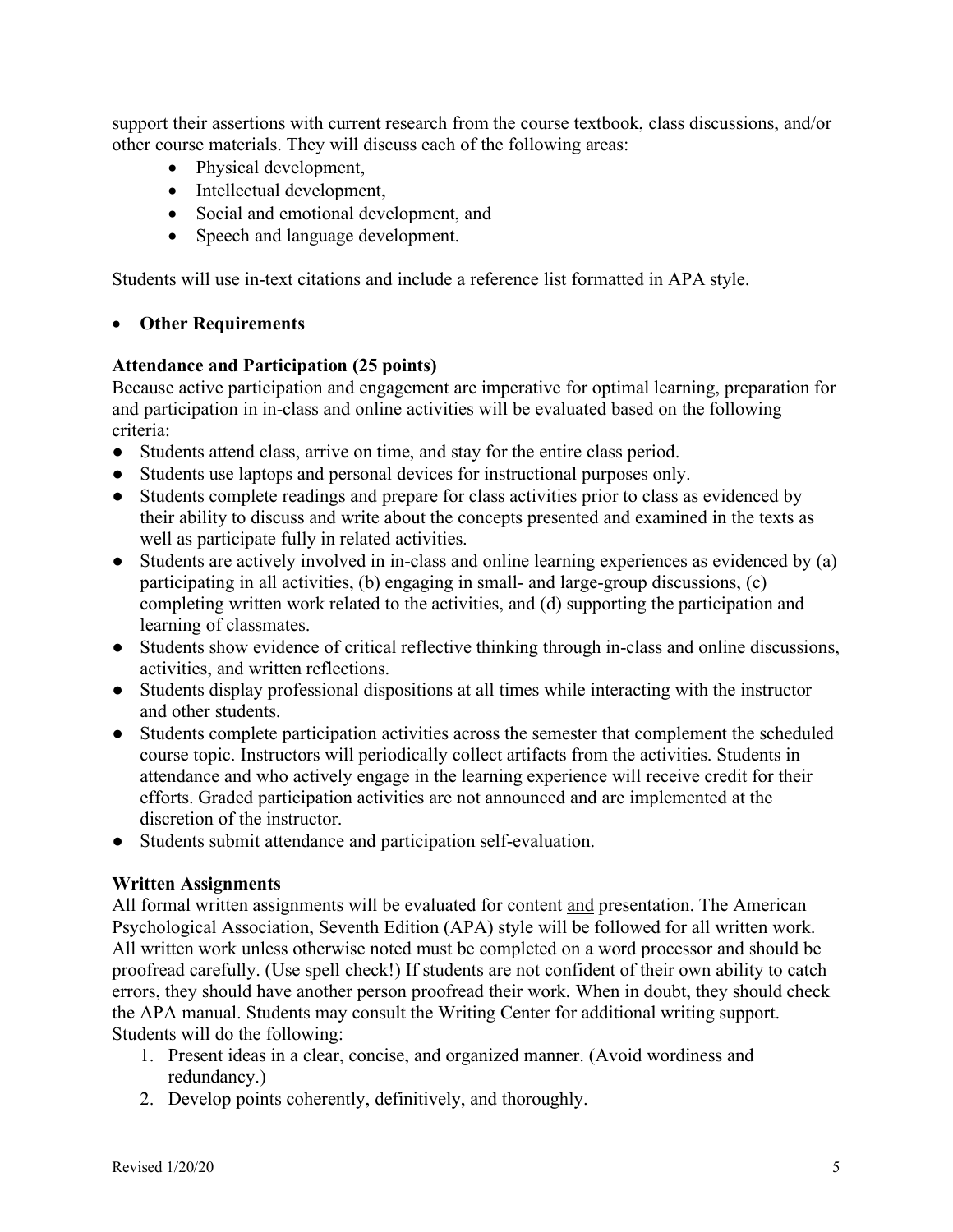- 3. Refer to appropriate authorities, studies, and examples to document where appropriate. (Avoid meaningless generalizations, unwarranted assumptions, and unsupported opinions.)
- 4. Use correct capitalization, punctuation, spelling, and grammar.
- 5. Type the paper with double spacing, indented paragraphs, 1-inch margins all around, and 12-point Times New Roman font.
- **Grading**

 $A+= 98-100$   $A= 93-97$   $A=- 90-92$   $B+= 87-89$   $B= 83-86$   $B=- 80-82$  $C+=77-79$   $C=70-76$   $D=60-69$   $F=<60$ 

Incomplete (IN): This grade may be given to students who are passing a course but who may be unable to complete scheduled coursework for a cause beyond reasonable control.

All CEHD students are held to the university grading policies as described in the Academic Policies section of the current catalog, which can be accessed at http://catalog.gmu.edu. Those students seeking Virginia initial teaching licensure must earn a C or better in all undergraduate licensure coursework.

### **Professional Dispositions**

Students are expected to exhibit professional behaviors and dispositions at all times. See https://cehd.gmu.edu/students/policies-procedures/.

#### **Class Schedule**

| Date         | <b>Topics</b>                                                                                                                                | <b>Assignments &amp; Readings Due</b> |
|--------------|----------------------------------------------------------------------------------------------------------------------------------------------|---------------------------------------|
| Week 1       | Introductions                                                                                                                                | Lightfoot et al., Chapter 1           |
| Jan. 21 & 23 | <b>Syllabus and Assignments Review</b>                                                                                                       |                                       |
|              | <b>Studying Human Development</b><br>• Historical beliefs<br>• Grand and modern theories of<br>development<br>• Methods to study development |                                       |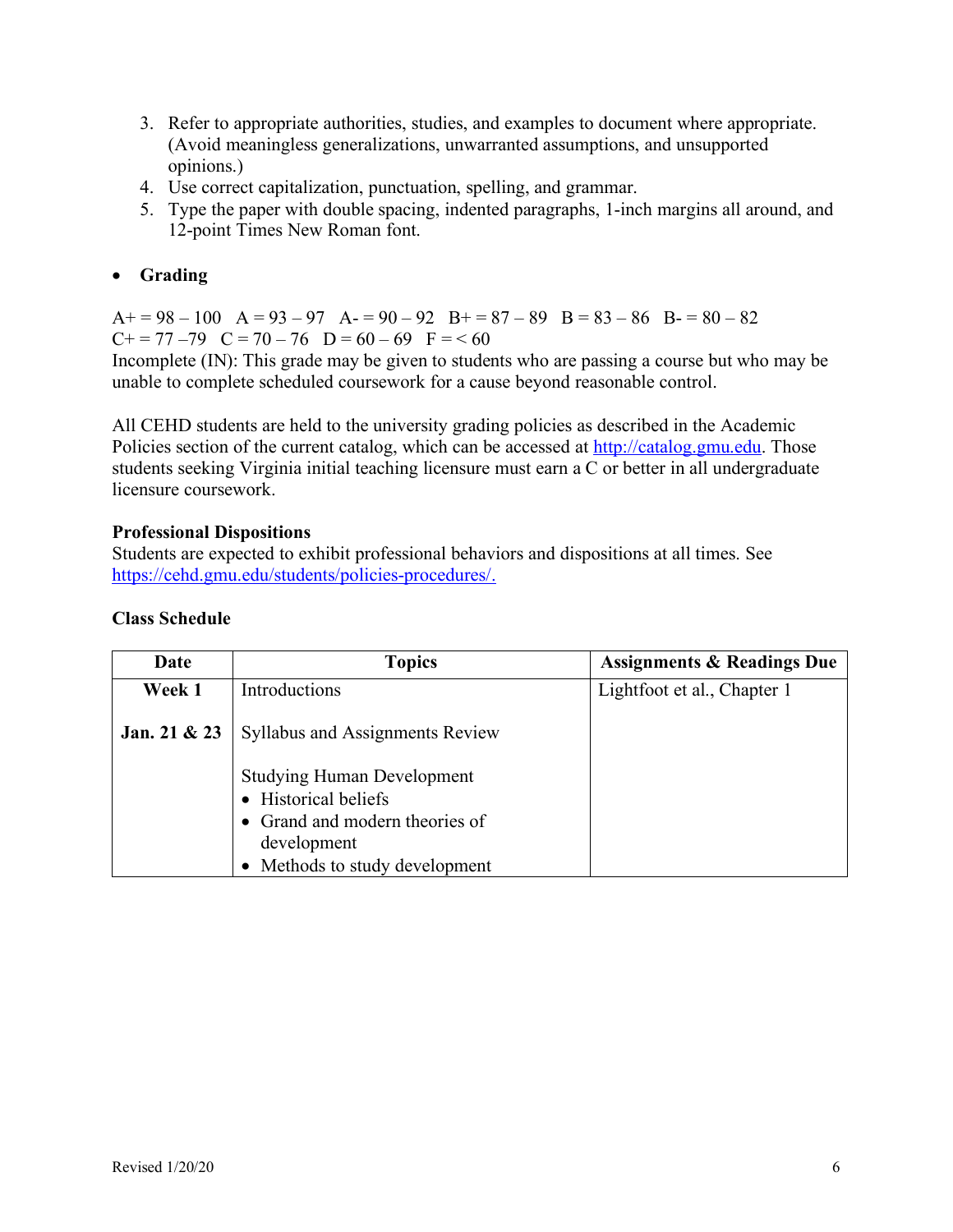| <b>Date</b>          | <b>Topics</b>                                                  | <b>Assignments &amp; Readings Due</b> |
|----------------------|----------------------------------------------------------------|---------------------------------------|
| Week 2               | Biological and Cultural Foundations of                         | Lightfoot et al., Chapters 2, 3       |
| Jan. 28 & 30         | Development                                                    |                                       |
|                      | • Development in the context of culture                        | <b>DEC Position Statement: Low</b>    |
|                      | Development in the context of family                           | Birth Weight, Prematurity, and        |
|                      | Biological/physical/medical factors that                       | <b>Early Intervention</b>             |
|                      | contribute to development                                      |                                       |
|                      | Prenatal Development and Birth                                 |                                       |
|                      | The prenatal period<br>$\bullet$                               |                                       |
|                      | Maternal conditions and teratogens<br>$\bullet$                |                                       |
|                      | Etiology of developmental disorders                            |                                       |
|                      | The newborn                                                    |                                       |
| Week 3               | Infancy: The First Three Months                                | Lightfoot et al., Chapter 4           |
| Feb. 4 & 6           | Brain development                                              |                                       |
|                      | Theories of early development                                  |                                       |
| Week 4               | Infancy: Physical and Cognitive/Intellectual                   | Lightfoot et al., Chapter 5           |
| Feb. 11 & 13         | Development                                                    |                                       |
|                      | Physical growth and brain development                          | Recommended                           |
|                      | Fine and gross motor development                               | Infant/Toddler Select Article         |
|                      | Cognitive/intellectual development                             | Reading                               |
|                      | Attention and memory<br>$\bullet$                              |                                       |
| Week 5               | Selecting appropriate resources                                |                                       |
| Feb. 18 & 20         | Infancy: Social and Emotional Development<br>• Infant emotions | Lightfoot et al., Chapter 6           |
|                      | • Relationships                                                | Due to Bb - Developmental             |
|                      | Communication                                                  | <b>Milestones: Infant/Toddlers</b>    |
|                      | Guide learning experiences                                     | <b>DUE: Feb. 20</b>                   |
| Week 6               | Early Childhood: Speech and Language                           | Lightfoot et al., Chapter 7           |
| Feb. 25 & 27         | Acquisition                                                    |                                       |
|                      | · Phonological, semantic, grammar, and                         |                                       |
|                      | pragmatic development                                          |                                       |
|                      | Theories of language acquisition                               |                                       |
| Week 7<br>Mar. 3 & 5 | Early Childhood: Physical and                                  | Lightfoot et al., Chapter 8           |
|                      | Cognitive/Intellectual Development<br>Theories of development  | <b>NAGC Position Statement:</b>       |
|                      | Physical growth and health                                     | Redefining Giftedness for a           |
|                      | Fine and gross motor development                               | New Century: Shifting the             |
|                      | Cognitive/intellectual development,                            | Paradigm                              |
|                      | including students with                                        |                                       |
|                      | disabilities/disorders and those who are                       | Recommended                           |
|                      | gifted                                                         | Preschool/Early Childhood             |
|                      | <b>SPRING BREAK</b>                                            | <b>Select Article Reading</b>         |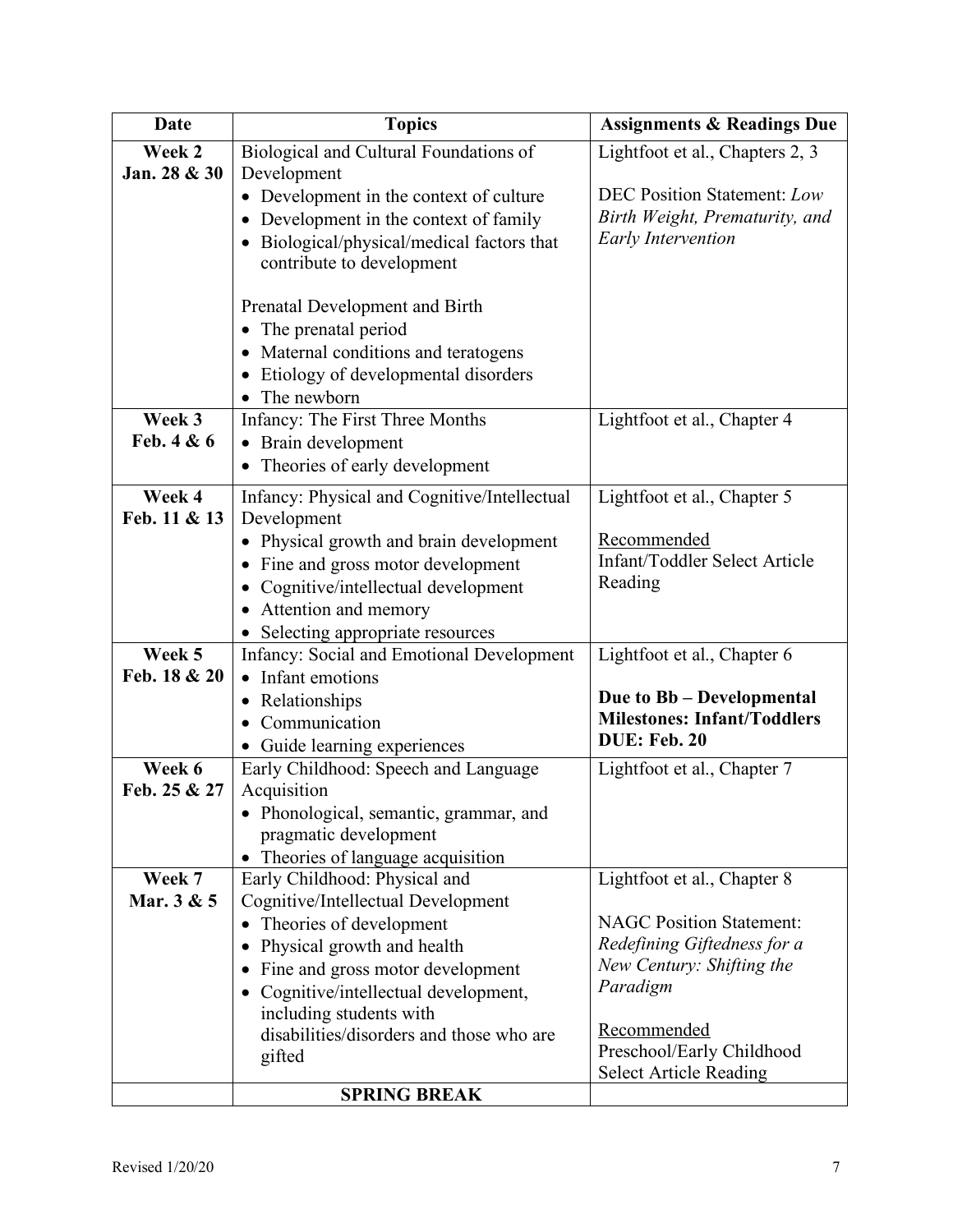| Date        | <b>Topics</b><br><b>Assignments &amp; Readings Due</b>                          |                                                          |
|-------------|---------------------------------------------------------------------------------|----------------------------------------------------------|
| Week 8      | Early Childhood: Social and Emotional                                           | Lightfoot et al., Chapter 9                              |
| Mar 17 & 19 | Development                                                                     |                                                          |
|             | • Identity and moral development                                                | <b>NAGC Position Statement:</b>                          |
|             | • Developmentally appropriate expectations                                      | Nurturing Social and<br><b>Emotional Development of</b>  |
|             | for self-regulation and behavior<br>• Nurturing social and emotional            | Gifted Children                                          |
|             | development, including children with                                            |                                                          |
|             | disabilities/disorders and those who are                                        | Due to Bb - Developmental                                |
|             | gifted                                                                          | <b>Milestones: Preschool/Early</b>                       |
|             |                                                                                 | <b>Childhood</b>                                         |
| Week 9      |                                                                                 | <b>DUE: March 19</b><br><b>NAEYC Position Statement:</b> |
| Mar 24 & 26 | Applying Development to Learning<br>Experiences                                 | Developmentally Appropriate                              |
|             | • Meeting the needs of culturally,                                              | Practice in Early Childhood                              |
|             | linguistically, and socioeconomically                                           | Programs Serving Children                                |
|             | diverse and ability-diverse children and                                        | From Birth Through Age 8                                 |
|             | their families                                                                  |                                                          |
|             | • Selecting culturally and linguistically                                       |                                                          |
|             | appropriate resources                                                           |                                                          |
|             | Guiding learning experiences and making                                         |                                                          |
|             | them meaningful to students, including<br>students with developmental           |                                                          |
|             | disabilities/disorders and those who are                                        |                                                          |
|             | gifted                                                                          |                                                          |
| Week 10     | Family, Cultural, and Community Contexts                                        | Lightfoot et al., Chapter 10                             |
| Mar. 31 &   | of Development                                                                  |                                                          |
| Apr. 2      | • Parenting and development                                                     |                                                          |
|             | • Communities and culture influence on                                          |                                                          |
|             | development                                                                     |                                                          |
|             | • The role of media on early development                                        |                                                          |
| Week 11     | Middle Childhood: School as a Context for                                       | Lightfoot et al., Chapter 12                             |
| Apr. 7 & 9  | Development                                                                     |                                                          |
|             | • School readiness                                                              | Recommended                                              |
|             |                                                                                 | Early Elementary/Middle                                  |
|             | Addressing developmental                                                        | Childhood Select Article<br>Reading                      |
|             | disabilities/disorders, giftedness, and<br>developmental differences in schools |                                                          |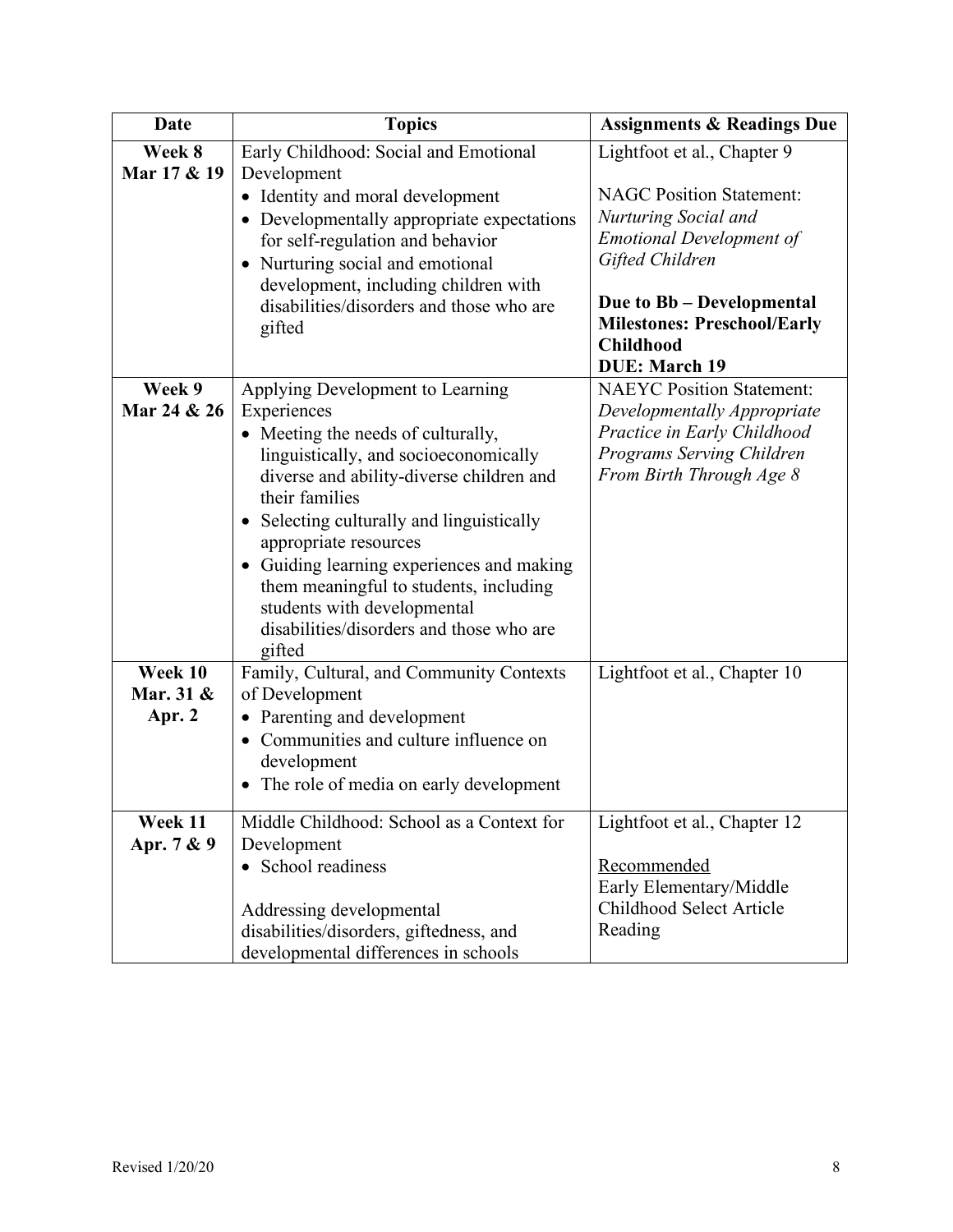| <b>Date</b>                | <b>Topics</b>                                                                                                                                                                                                                                                                       | <b>Assignments &amp; Readings Due</b>                                                                                                                                                                                                                                          |
|----------------------------|-------------------------------------------------------------------------------------------------------------------------------------------------------------------------------------------------------------------------------------------------------------------------------------|--------------------------------------------------------------------------------------------------------------------------------------------------------------------------------------------------------------------------------------------------------------------------------|
| Week 12<br>Apr. 14 &<br>16 | Middle Childhood: Physical and<br>Cognitive/Intellectual Development<br>• Theories of development<br>• Individual differences, including<br>disabilities/disorders and giftedness<br>• Using multiple criteria to identify gifted<br>students, including measuring IQ               | Lightfoot et al., Chapter 11<br><b>NAGC Position Statement:</b><br>Identifying and Serving<br>Culturally and Linguistically<br>Diverse Gifted Students<br>Due to Bb - Multiple<br><b>Influences on Young</b><br><b>Children's Development</b><br>Paper<br><b>DUE: April 14</b> |
| Week 13<br>Apr. 21 &<br>23 | Middle Childhood: Social & Emotional<br>Development<br>• Theories of development<br>• Moral development<br>• Parental and peer influence                                                                                                                                            | Lightfoot et al., Chapter 13<br>Due to Bb - Developmental<br><b>Milestones: Early</b><br><b>Elementary/Middle</b><br><b>Childhood</b><br><b>DUE: April 23</b>                                                                                                                  |
| Week 14<br>Apr. 28 &<br>30 | Adolescence: Physical and<br>Cognitive/Intellectual Development<br>Theories of development<br>• Puberty and physical development<br>• Moral development<br>Adolescence: Social and Emotional<br>Development<br>• Regulating emotions<br>• Parent and peer relationships<br>Identity | Lightfoot et al., Chapters 14, 15<br>Due to Bb by the end of class<br>- In-Class Adolescent<br>Development and<br><b>Development of Gifted</b><br><b>Students Activity</b><br><b>DUE: April 30</b>                                                                             |
| Week 15                    | <b>Reading Days</b><br>Exam Period - No class meeting                                                                                                                                                                                                                               | Due to Bb - Attendance and<br><b>Participation - Self-evaluation</b><br>DUE: May 7<br>Due to Bb – Case Study<br><b>Analysis</b><br>DUE: May 7<br><b>Upload Case Study Analysis</b><br>to Tk20<br>DUE: May 7                                                                    |

Note: Faculty reserves the right to alter the schedule as necessary, with notification to students.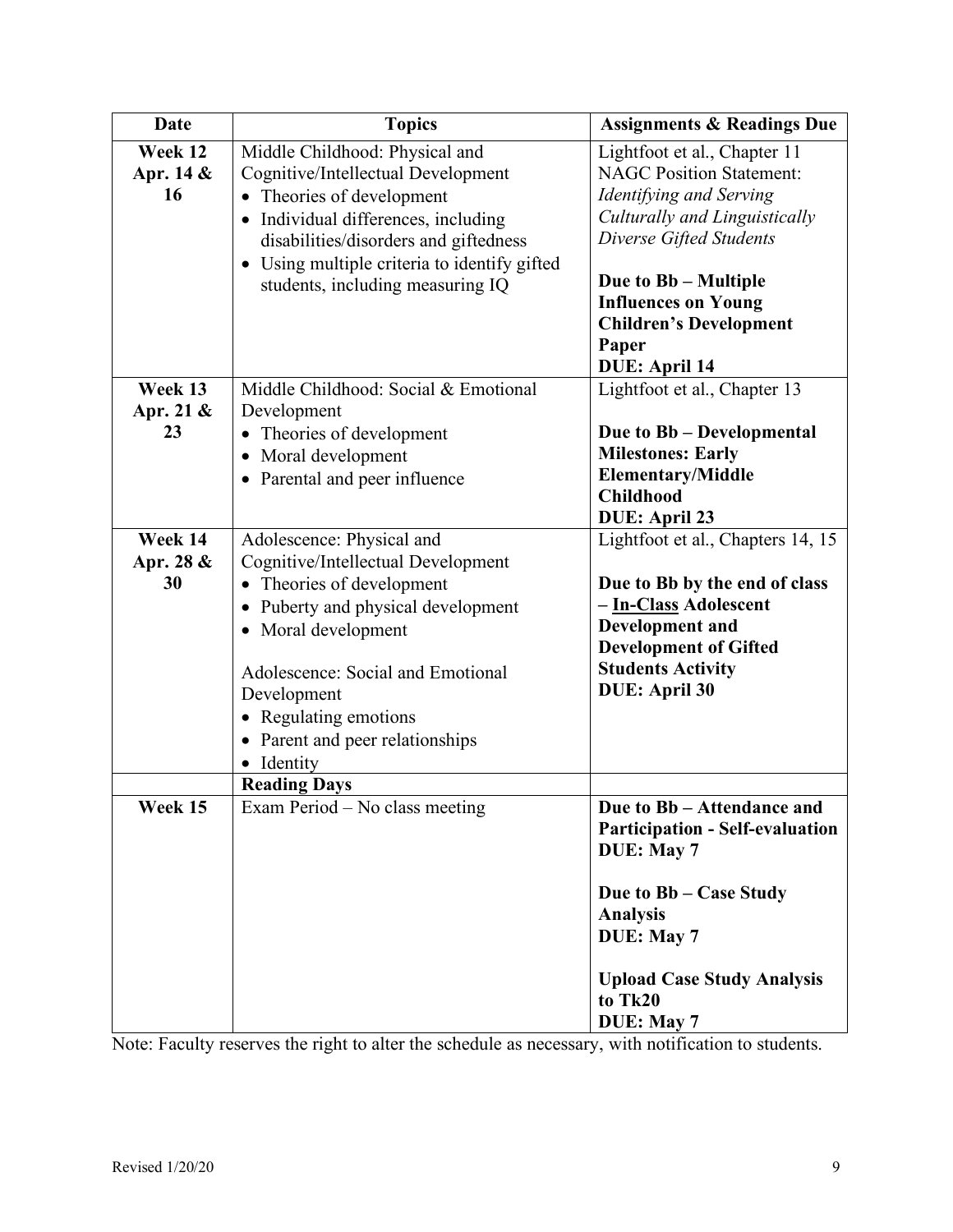## **Core Values Commitment**

The College of Education and Human Development is committed to collaboration, ethical leadership, innovation, research-based practice, and social justice. Students are expected to adhere to these principles: http://cehd.gmu.edu/values/.

### **GMU Policies and Resources for Students**

#### *Policies*

- Students must adhere to the guidelines of the Mason Honor Code (see https://catalog.gmu.edu/policies/honor-code-system/).
- Students must follow the university policy for Responsible Use of Computing (see https://universitypolicy.gmu.edu/policies/responsible-use-of-computing/).
- Students are responsible for the content of university communications sent to their Mason email account and are required to activate their account and check it regularly. All communication from the university, college, school, and program will be sent to students **solely** through their Mason email account.
- Students with disabilities who seek accommodations in a course must be registered with George Mason University Disability Services. Approved accommodations will begin at the time the written letter from Disability Services is received by the instructor (see http://ds.gmu.edu/).
- Students must follow the university policy stating that all sound emitting devices shall be silenced during class unless otherwise authorized by the instructor.

## *Campus Resources*

- Support for submission of assignments to Tk20 should be directed to tk20help@gmu.edu or https://cehd.gmu.edu/aero/tk20. Questions or concerns regarding use of Blackboard should be directed to https://its.gmu.edu/knowledge-base/blackboard-instructionaltechnology-support-for-students/.
- For information on student support resources on campus, see https://ctfe.gmu.edu/teaching/student-support-resources-on-campus.

**Notice of mandatory reporting of sexual assault, interpersonal violence, and stalking:** As a faculty member, I am designated as a "Responsible Employee," and must report all disclosures of sexual assault, interpersonal violence, and stalking to Mason's Title IX Coordinator per University Policy 1202. If you wish to speak with someone confidentially, please contact one of Mason's confidential resources, such as Student Support and Advocacy Center (SSAC) at 703- 380-1434 or Counseling and Psychological Services (CAPS) at 703-993-2380. You may also seek assistance from Mason's Title IX Coordinator by calling 703-993-8730, or emailing titleix@gmu.edu.

## **For additional information on the College of Education and Human Development, please visit our website: http://cehd.gmu.edu.**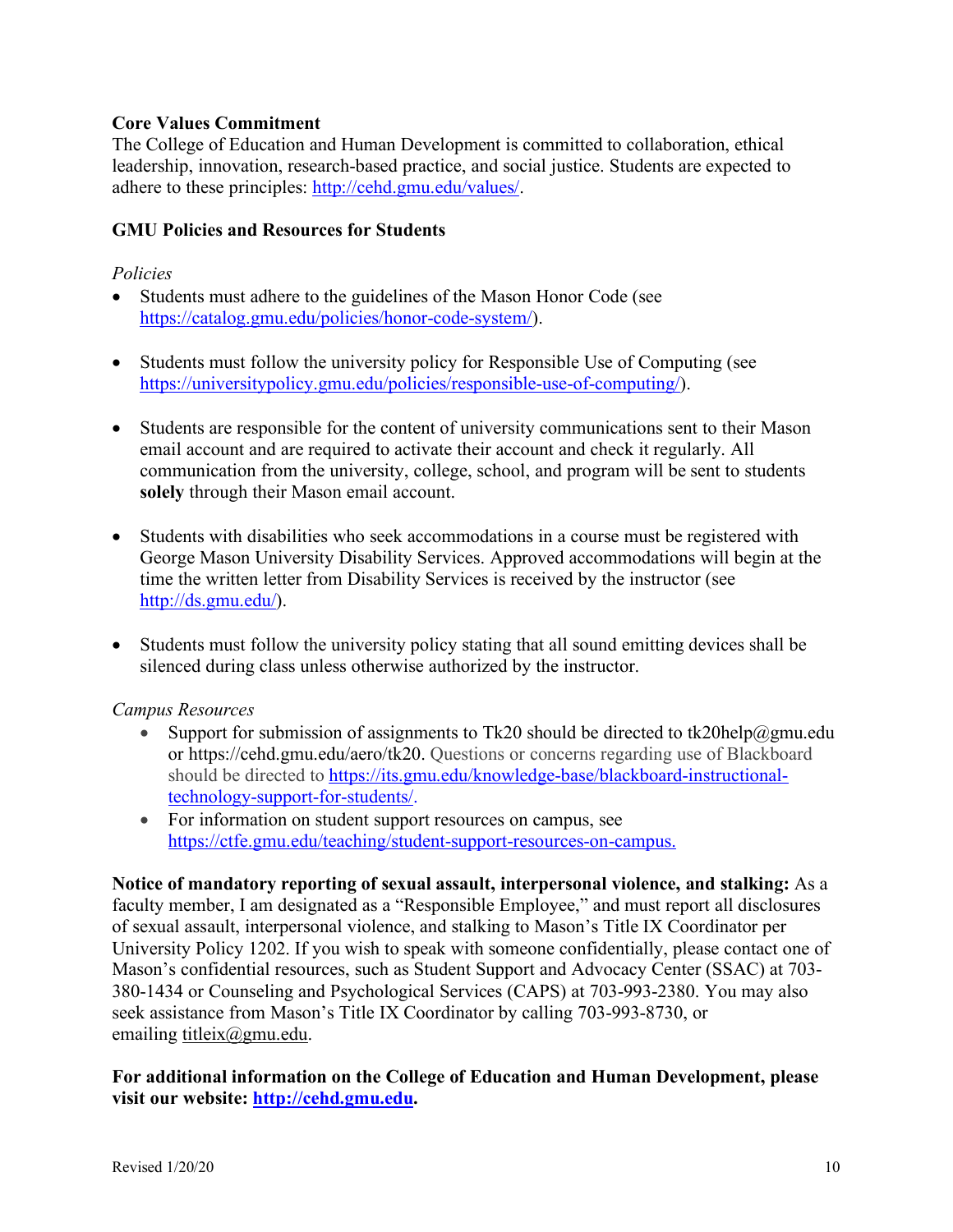# **Evaluation Guides**

| <b>Multiple Influences on Young Children's Development</b> |                  |                       |                    |                      |
|------------------------------------------------------------|------------------|-----------------------|--------------------|----------------------|
|                                                            | <b>Exceeds</b>   | <b>Meets</b>          | <b>Approaches</b>  | <b>Does Not Meet</b> |
| <b>CEC 1.1</b>                                             | Student          | Student discussed     | Student attempted  | Student did not      |
| Understand                                                 | provided         | socio-cultural        | to describe        | show                 |
| how language,                                              | discussion that  | contexts that         | multiple           | knowledge of         |
| culture, and                                               | met              | influence a child's   | influences that    | the multiple         |
| family                                                     | expectations     | development and       | may impact         | influences that      |
| background                                                 | and reflected    | learning, including   | children's         | may impact           |
| influence the                                              | complex          | family,               | development and    | children's           |
| learning of                                                | understanding    | socioeconomic status, | learning.          | development          |
| individuals                                                | of the           | language, culture,    | However, student   | and learning.        |
| with                                                       | interaction      | school, and           | did not accurately |                      |
| exceptionalities                                           | between          | community.            | discuss            |                      |
|                                                            | children's       |                       | influencers on     |                      |
| <b>NAEYC1b</b>                                             | social-cultural  |                       | children's         |                      |
| Knowing and                                                | context and      |                       | development.       |                      |
| understanding                                              | their individual |                       |                    |                      |
| the multiple                                               | learning and     |                       |                    |                      |
| influences on                                              | developmental    |                       |                    |                      |
| development                                                | variations.      |                       |                    |                      |
| and learning                                               |                  |                       |                    |                      |